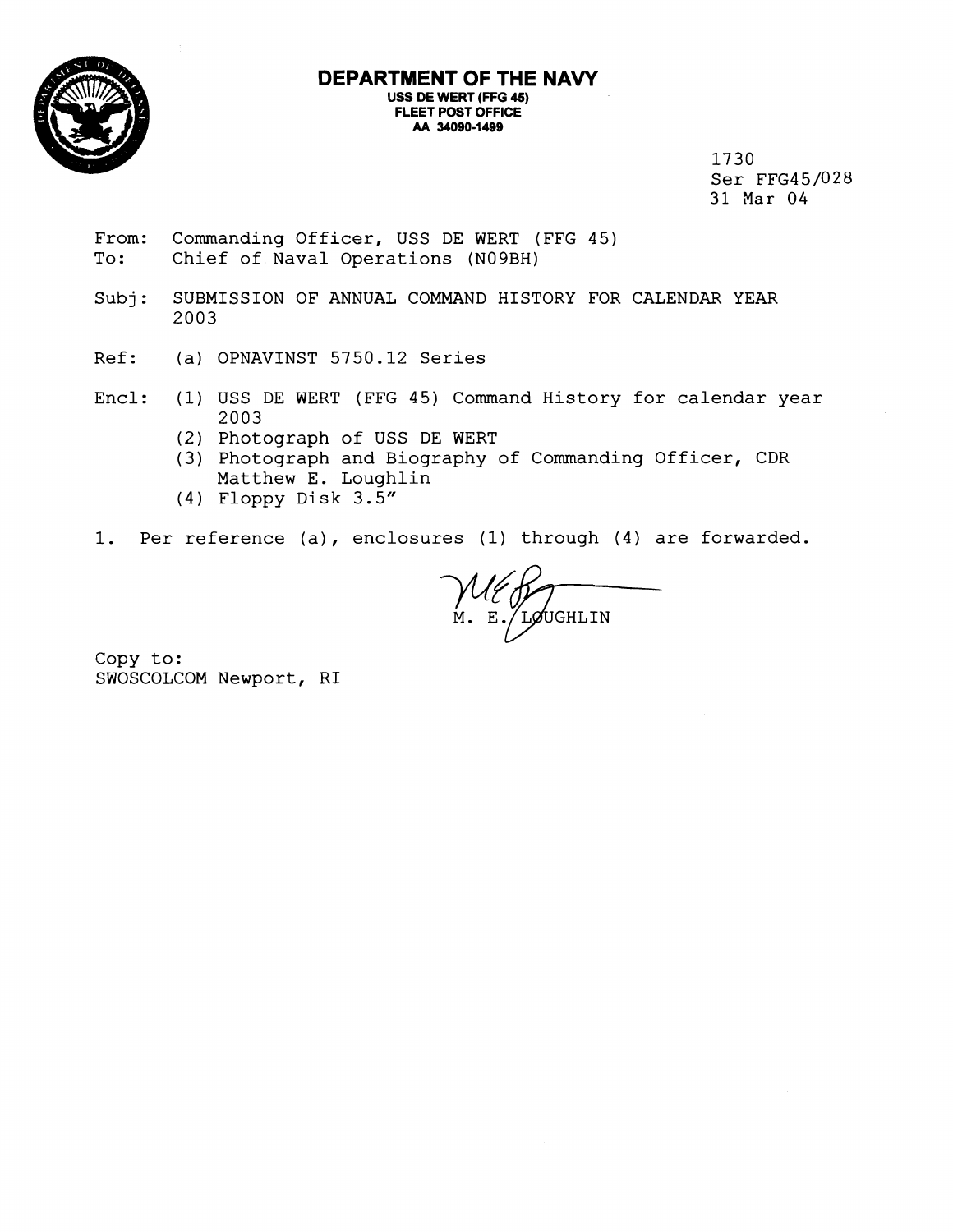1. Command Composition and Organization UIC 21197

Mission: AAW and ASW with secondary mission areas in ASUW, ELW, and CCC.

Organizational Structure: Naval Surface Group Two Destroyer Squadron FOURTEEN Commander: 01 JAN 03 - 02 JAN 03 CDR J. R. Boorujy, USN 03 JAN 03 - 31 DEC 03 CDR M. E. Loughlin, USN Permanent Duty Station: Mayport, FL Aircraft: None 2. Chronology of significant events: 1JAN-2JAN POST DEPLOYMENT STANDDOWN CHANGE OF COMMAND CEREMONY, CDR M E LOUGHLIN 3JAN RELIEVES CDR J R BOORUJY 4JAN-21JAN POST DEPLOYMENT STANDDOWN INPORT, MAYPORT, FL 22JAN-3FEB U/W JACKSONVILLE OPAREA: JUNIOR OFFICER 4FEB-7FEB TRAIING; PC0 RIDERS EMBARKED ( <sup>4</sup>) ; REXTORP **SHOOT** IN PORT MAYPORT 8FEB-18FEB 18FEB-21FEB LANTFLT DISBURSING AUDIT  $18$ FEB-28APR TOPSIDE AVAIL EDSRA, MAYPORT NS  $28$ APR DEADSTICK MOVE TO ATLANTIC DRYDOCK, MAYPORT, FL LCDR G S LEVERETTE RELIEVES LCDR R C 3 OMAY TILLOTSON AS EXECUTIVE OFFICER LOC: ATLANTIC DRYDOCK, MAYPORT, FL. 28APR-24JUNE 2 5 JUNE UNDOCK ATLANTIC DRYDOCK DEADSTICK BERTHSHIFT TO NS MAYPORT 2 5 JUNE 26JUNE-17JULY IN PORT MAYPORT, FL SUPPLY MANAGEMENT INSPECTION 9JULY-11JULY LIGHT OFF ASSESMENT 11JULY-13JULY 13 JULY GENERAL QUARTERS FOR LOA 15 JULY UNDERWAY JAX OP AREA STORES ON-LOAD 16 JULY 17 JULY AMMUNITION ON-LOAD UNDERWAY ENROUTE BUCKSPORT, MAINE MIDSHIPMEN 18JULY-1AUG SHIP RIDERS EMBARKED (14). PAC FIRE 75 MM 18 JULY 19 JULY STEEL BEACH PICNIC/FISHCALL/MAN OVERBOARD DRILLS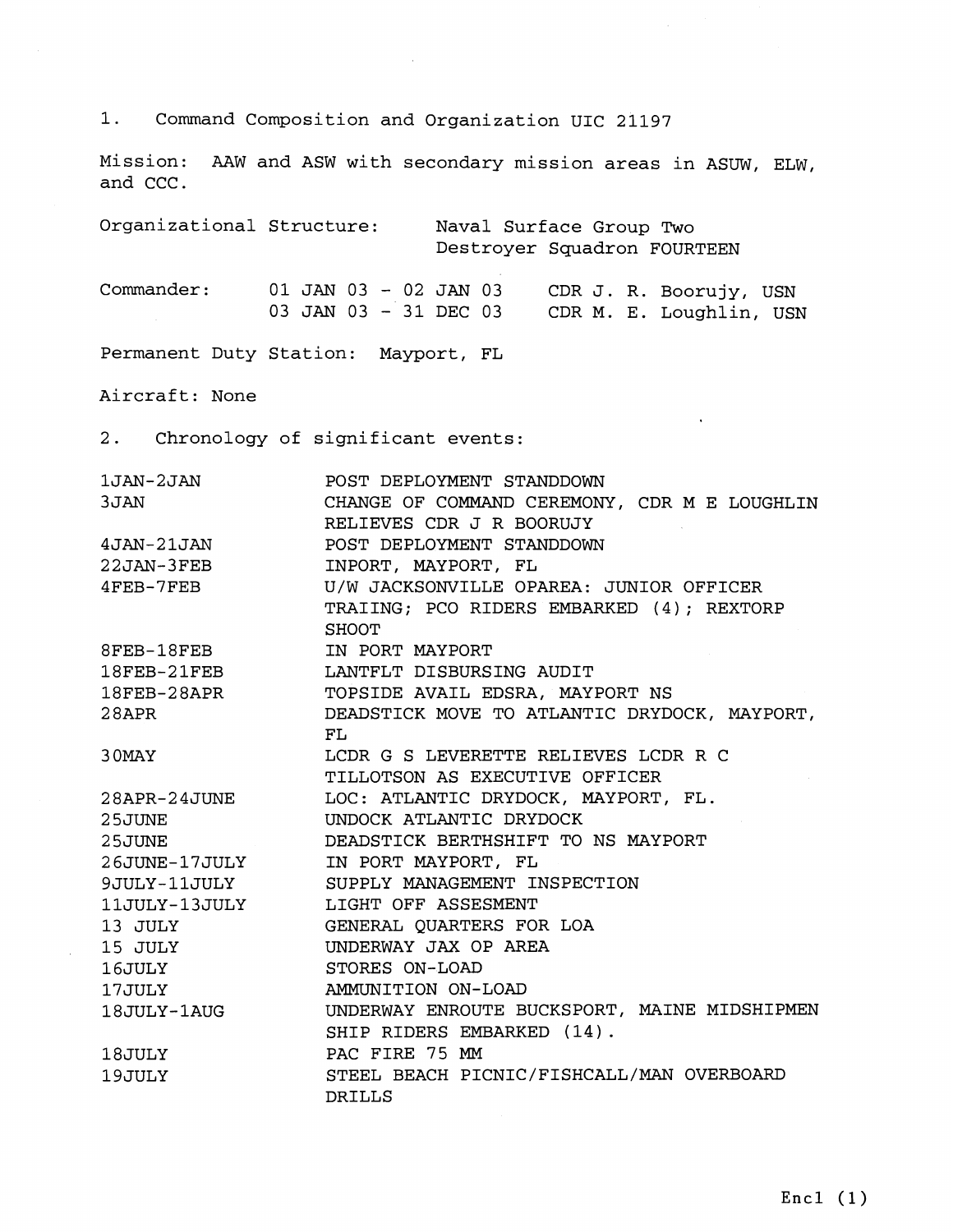| 21JULY                                | UNREP WITH USNS DETROIT            |
|---------------------------------------|------------------------------------|
| 25JULY-28JULY                         | PORT VISIT BUCKSPORT, MAINE        |
| 30JULY                                | UNDERWAY ENTROUTE JAX OP AREA      |
| 31JULY                                | ANCHOR/SMALL BOAT ATTACK           |
| 31JUL-01AUG                           | NAV/SEAMANSHIP LTT                 |
| $04$ AUG-08AUG                        | DC LTT (IN PORT/AT SEA FIRE PARTY) |
| $11 \mathrm{AUG}$ - $15 \mathrm{AUG}$ | DC LTT (IN PORT/AT SEA FIRE PARTY) |
| $18\mathrm{AUG}$ -20 $\mathrm{AUG}$   | SAR CERTIFICATION                  |
| 25AUG-26AUG                           | DC LTT/ATFP CERTIFICATION          |
| 25AUG-29AUG                           | COMMAND PRT                        |
| $01$ SEPT                             | <b>LABOR DAY</b>                   |
| $02$ SEP- $05$ SEP                    | <b>AVCERT</b>                      |
| 09SEP-11SEP                           | IA/MAIN SPACE FIRE CERT            |
| 15SEP-19                              | CART II                            |
| $22\mathtt{SEP}{-}27\mathtt{SEP}$     | UNDERWATER HULL CLEANING/CART II   |
| 070CT                                 | COMMUNICATIONS READINESS CERT      |
| 100CT                                 | TRG-3; ITT TRAING                  |
| 130CT                                 | COLUMBUS DAY                       |
| 150CT                                 | E9 MIDTERM COUNSELING              |
| $210CT-230CT$                         | TSTA U/W DLQs                      |
| 03NOV                                 | <b>UD PRACTICE</b>                 |
| 04NOV                                 | <b>UD</b>                          |
| 05NOV                                 | N43 MENTOR VISIT                   |
| 10NOV-14NOV                           | PCO SHIP RIDERS                    |
| 11NOV                                 | VETERANS DAY                       |
| 13NOV                                 | FEP BRIEF                          |
| 14NOV                                 | FEP U/W                            |
| 15NOV-21NOV                           | SSRNM/PCO MULTISAIL                |
| 24NOV-30NOV                           | IMAV PERIOD                        |
| 27NOV                                 | THANKSGIVING                       |
| 1DEC-8DEC                             | IMAV PERIOD                        |
| 11DEC                                 | COMMAND CHRISTMAS PARTY            |
| 15DEC-16DEC                           | DLQ/SMALL ARMS QUAL JAX OPAREA     |
| 19DEC-30DEC                           | $1ST$ LEAVE/UPKEEP PERIOD          |
| 30DEC                                 | TURNOVER DAY                       |
| 30DEC-12JAN                           | $2^{ND}$ LEAVE/UPKEEP PERIOD       |

NARRATIVE :

DE WERT began 2003 in a post deployment stand down in Mayport, Florida which ended on the  $21^{\rm st}$  of January.  $\,$  CDR M E  $\,$ Loughlin relieved CDR J R BoorujyY on the 3<sup>rd</sup> of January. The command PFA was held on the 27<sup>th</sup> of January. LCDR Tillotson, the executive officer, lead the way getting an outstanding with a run time 10:14, 100 sit ups and 76 pushups.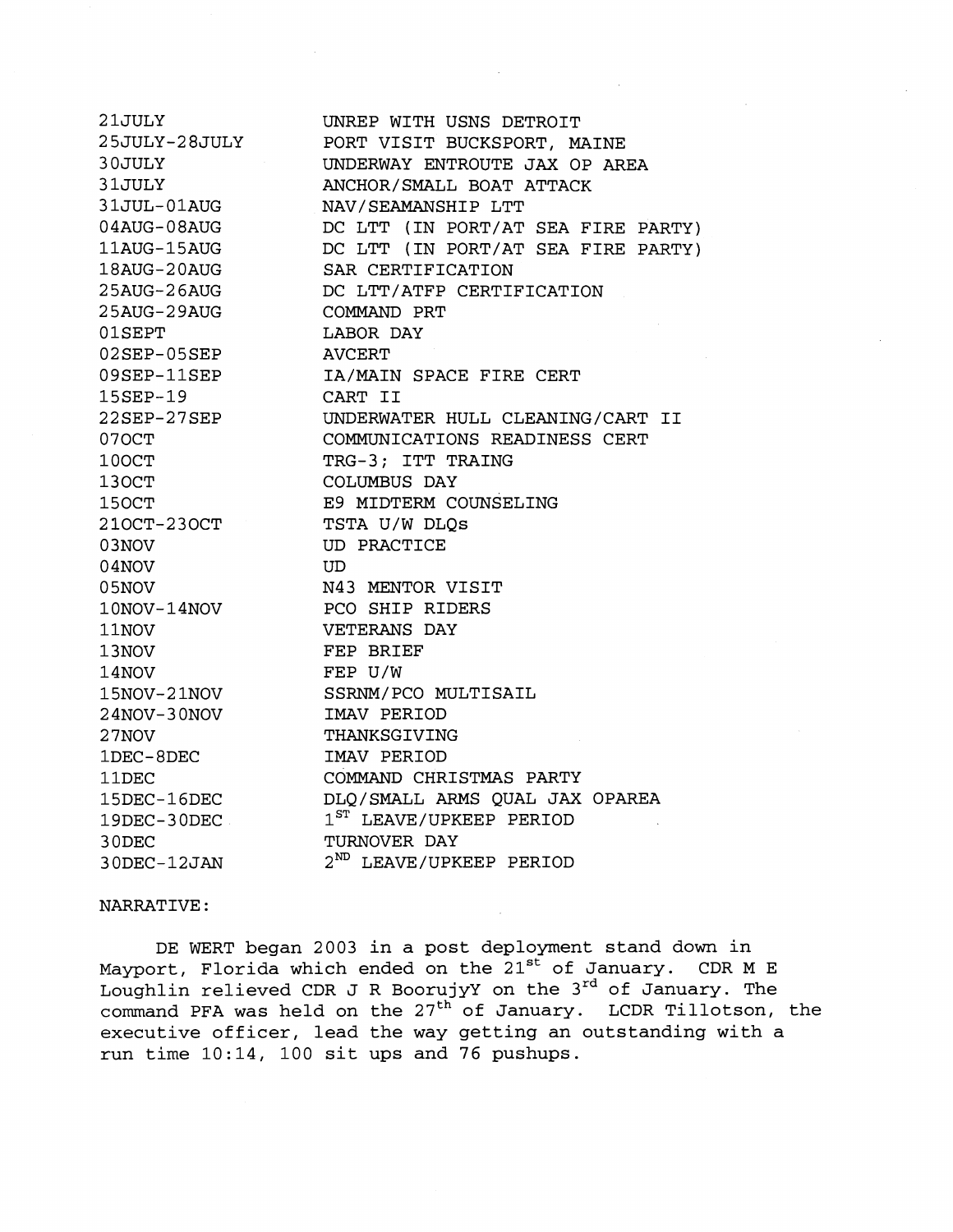DE WERT got U/W, 4FEB-7FEB, in the JAX Oparea, with four PC0 riders. DE WERT showed off to the PCO's with man -overboard drills, DLQs, small arms fire, a chaff firing exercise, full power run, 76 **MM** Pacfire, ITT drill, Basic Engineering Casualty Control Drills, SESEF range run, a test of the counter measure wash down, streamed TACTAS and NIXIE, launched an EMATT and fired a rextorp.

DE WERT returned to Mayport for an EDSRA 3FEB-28APRIL. Naval Station Mayport hosted President Bush on the 13<sup>th</sup> of Jan. 75 DE WERT sailors were able to attend his speech. DE WERT was specifically chosen as the backdrop for the speech for the President. LANTFLT Disbursing audit occurred 18-21 Feb with minor discrepancies.

Commander Loughlin went aloft on the  $5<sup>th</sup>$  of March. He went TAD (March  $31^{st}-4^{th}$  of April) to MSI Norfolk improving the ship handling skills of one lieutenaunt, three lieutenant junior grade, six ensigns and five enlisted sailors.

The Olive Garden provided a sumptuous lunch for the crew on the 2<sup>nd</sup> of April. On the 15<sup>th</sup> of April DEWERT conducted a small arms ammo onload. A fast Cruise on the 22<sup>nd</sup> of April with DE WERT going to GQ, ASW Condition II, setting all the watches as well as setting low visibility detail. Thursday,  $24<sup>th</sup>$  of April had a safety standown on tag out, heat stress, the dry-dock availability, hearing conservation, recreational, and human factors. Enlisted detailer visited to present a COMMS/JASS brief. A SWO CO/XO mentoring meeting occurred at Ocean Breeze with a SWO spousal social.

DE WERT completed a dead stick move to Atlantic Dry-dock on the 28<sup>th</sup> of April.

Commander Loughlin, LCDR Tillotson and CMDCM (SW) Dollen had lunch with Mrs.  $\blacksquare$  the Ombudsman, on the  $1^\text{st}$ of May.

The DESRON 14 Battle 'E' award for 2002 was presented to the crew on the top of the barge on the  $12<sup>th</sup>$  of May. DE WERT got a chance to met the prospective XO when he checked onboard on the  $27<sup>th</sup>$  of May. Shortly there after on the 30<sup>th</sup> of May, LCDR G S Leverette relieved LCDR R C Tillotson as the Executive Officer.

A main space fire drill was added on every Tuesday and Thursday to prepare DE WERT for the training cycle.

ATG came aboard on the  $11<sup>th</sup>$  of June, to present STT/ETT/CSTT/DCTT/MTT/FPTT Seminars to get the crew started for the Inter Deployment Training Cycle. A weapons qualification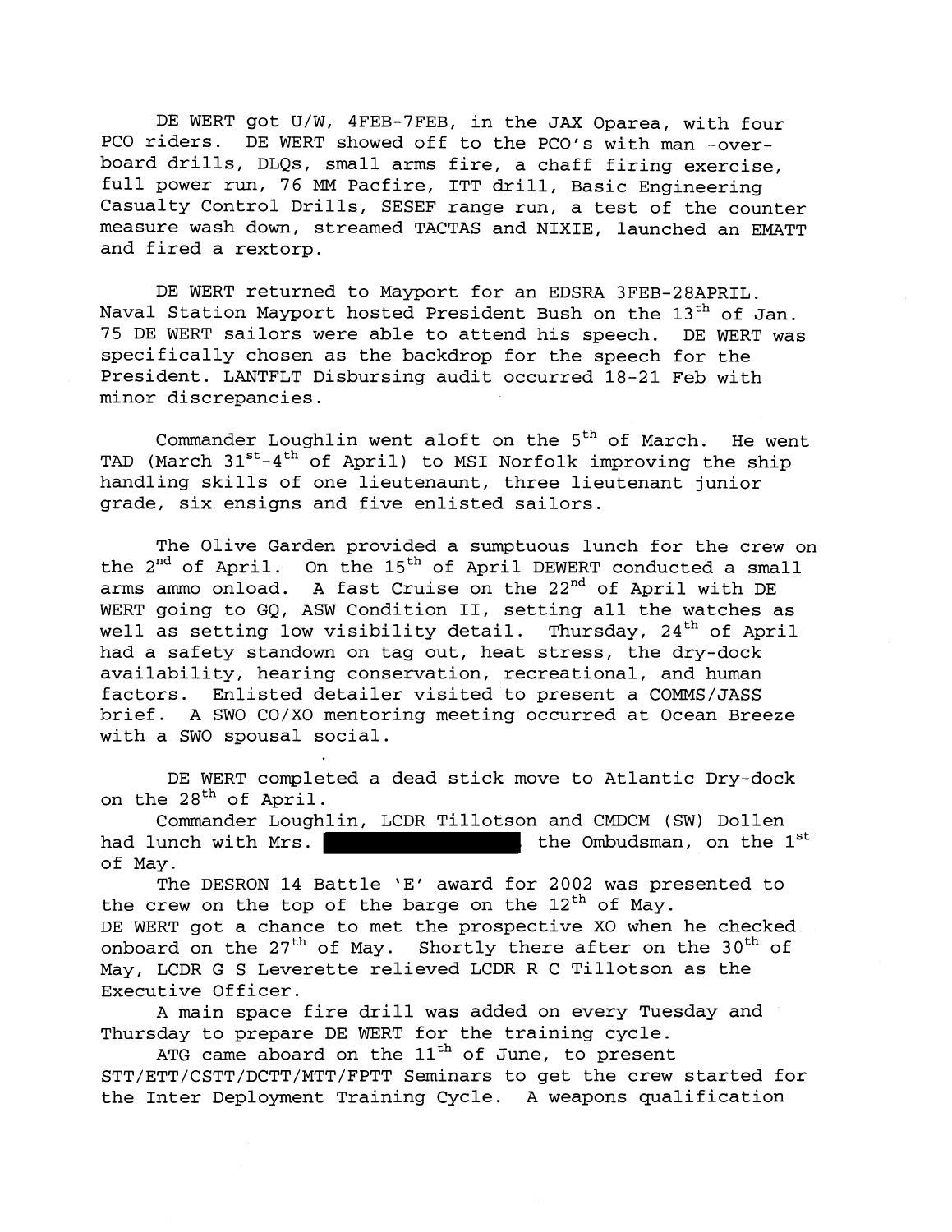was held on the base range to get over 27 Sailors 9MM pistol and 11 MI4 rifle qualified.

DESRON war games started with several Junior Officers representing DE WERT on the  $16<sup>th</sup>$  of June. Undocking rehearsal with valve checks on the 19<sup>th</sup> of June. A Safety Standown on force protection, domestic violence and sexual assault brief was held on the 19<sup>th</sup> of June. The dry dock was flooded and the final gangway was removed 1530 on the 23rd.

On the historic morning of  $25<sup>th</sup>$  of June DE WERT bid Atlantic Dry-dock a fond farewell and departed for Naval Station Mayport, moored 0900 port side to at F-2-1.

 $8<sup>th</sup>$  of July had SMI kickoff as well as a LOA rehearsal.  $14<sup>th</sup>$ of July, had a fast cruise that lasted all day. Sea Trials on the 15<sup>th</sup> of July, anchored at ATG 2, got under way had two full power runs.  $U/W$  on the afternoon of the  $17<sup>th</sup>$  of July in JAX Oparea. Steel beach picnic on the  $20<sup>th</sup>$ , UNREP, launched an EMATT, streamed TACTAS, with BECCES. DE WERT manned the rail in Summer Whites on Friday  $25<sup>th</sup>$ , and the key to Bucksport was presented on the flight deck. A plethora of activities had been arranged 5k run, kayak race, ship tours for the local community as well as a command golf tournament. ENS lead a DE WERT parade in the Bucksport parade. DE WERT departed on the 28<sup>th</sup> of July, heading toward Mayport. The underway schedule was filled with a CSTT drill, burial at sea, and a small arms qualification on the flight deck. DE WERT anchored, 31 July, to prepare for a small boat attack.

Moored,  $1^{st}$  Aug, port side E-3-1. The  $4^{th}$  thru the  $8^{th}$  had a PRE-AVCERT Visit, DC LTT inport/at sea fire party. ATG Observed IET Drills 11 Aug. SAR LTT 13<sup>th</sup> of Aug followed by a SAR Certification  $18-20$  Aug. The mess decks closed down on the  $14<sup>th</sup>$ of August and the crew messed on the BOONE barge while the decks were refurnished.  $14<sup>th</sup>$  thru  $19<sup>th</sup>$  of Aug ATG observed IET, ATFP-SF-2 Drills. 20<sup>th</sup> Aug ATG observed more IET drills, which led to the 25-26 AUG DC LTT/ATFP Certification. In addition an Aviation Assist visit was conducted 26th of Aug. **An** ITT drill was held 28 Aug with a Family Support Group cookout on the pier.

September, was a month of continued training with an ENGINEERING LTT, BECCES MEDICAL LTT on the 2<sup>nd</sup> of Sept. Followed by on the 3<sup>rd</sup> of Sept, an ITT Drill, ITT LTT and Engineering LTT. AVCERT on the 12 SEPT 03. The Executive officer reviewed all CART II Admin personally on the  $3^{rd}$  of Sept. N82 on the  $9^{th}$  of SEPT conducted Safety walkthrough and Engineering Material checks. The  $16<sup>th</sup>$  of Sept, DESRON 14 recieved the CART II IN-